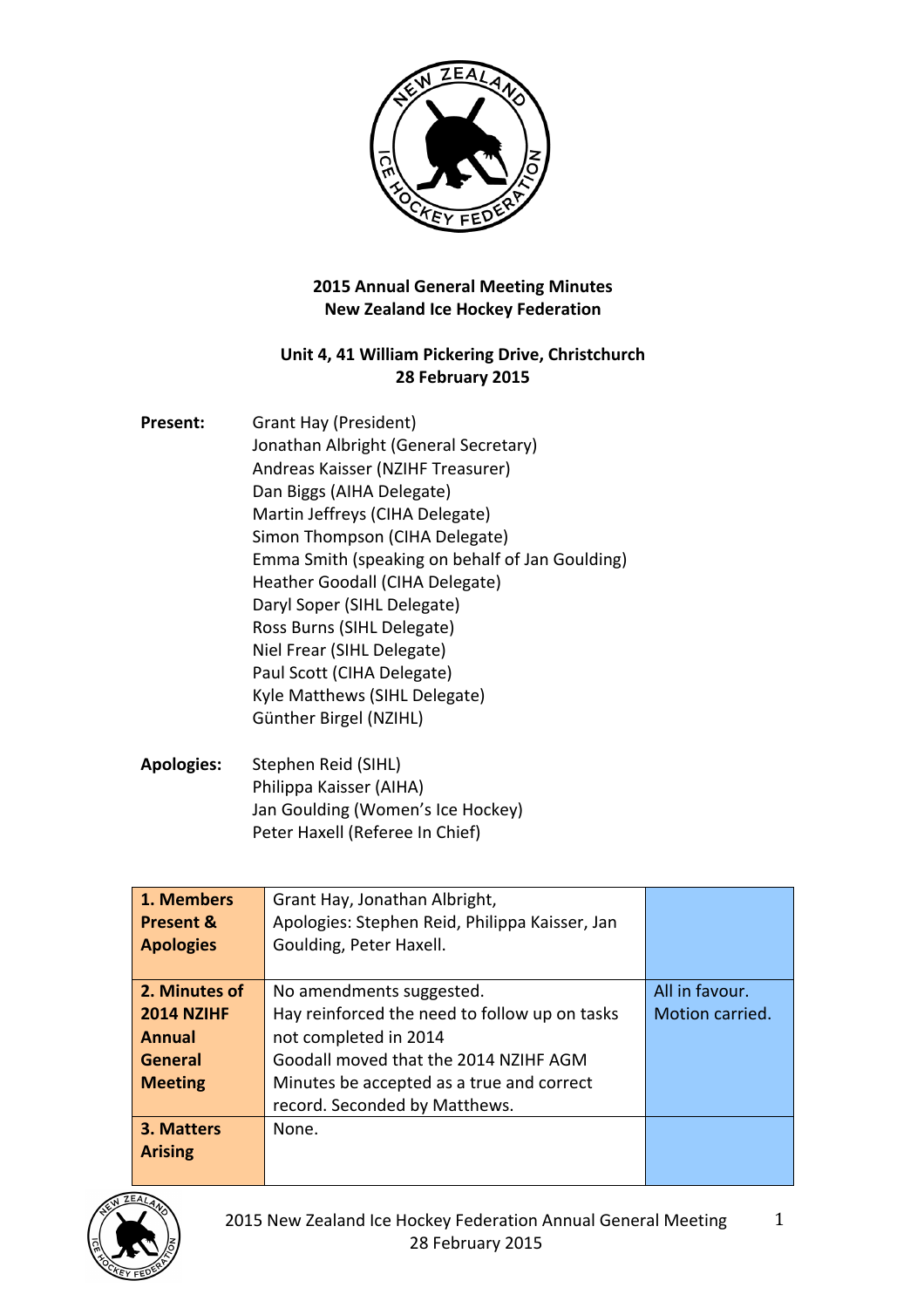

| 4. Reports    |                                                  |           |
|---------------|--------------------------------------------------|-----------|
| President     | Hay summarized his report. Was pleased with      |           |
|               | Coaching strategy, and initiative from Kaisser   |           |
|               | and Albright.                                    |           |
|               | Hay is pleased with the General Secretary        |           |
|               | workload. Encouraged to maintain this position   |           |
|               | as long as finances allow.                       |           |
|               | Financial position looks healthy.                |           |
|               | Concerned with the sustainability of our         |           |
|               | National Leagues, and the stresses we are        |           |
|               | putting on our top players.                      |           |
|               | We are looking for 1 person to take over each    |           |
|               | league.                                          |           |
|               | Referee development: Must come from the          |           |
|               | local rinks and regions.                         |           |
|               | Encouraged everyone to get onto Hydra.           |           |
|               | Websites: some are pretty basic and              |           |
|               | unsophisticated. We should look towards          |           |
|               | upgrading. Suggested setting up a task force, to |           |
|               | provide a recommendation.                        |           |
|               | Constitution is no longer relevant. New one is   |           |
|               | redrafted based on the IIHF, and will be         |           |
|               | analyzed in 2015 to be put into place in 2016.   |           |
|               | Grant thanked everyone for their involvement     |           |
|               | and passion with ice hockey. Thanked             |           |
|               | Matthews for International Ice Hockey, Kaisser   |           |
|               | for Treasury, Albright for Administration and    |           |
|               | Southern for hosting the 2015 WMU20III.          |           |
|               | Will make himself available for selection for    |           |
|               | President in 2015. But will not run in 2016.     |           |
|               | Hay moved that his report be accepted.           |           |
|               | Seconded by Matthews.                            | Accepted. |
| Director of   | Matthews summarized his report.                  |           |
| International | Asked for assistance with ITC cards, as          |           |
| Ice Hockey    | Matthews is looking to assist more with          |           |
|               | referees.                                        |           |
|               | Matthews moved that his report be accepted.      |           |
|               | Seconded by Scott                                | Accepted. |

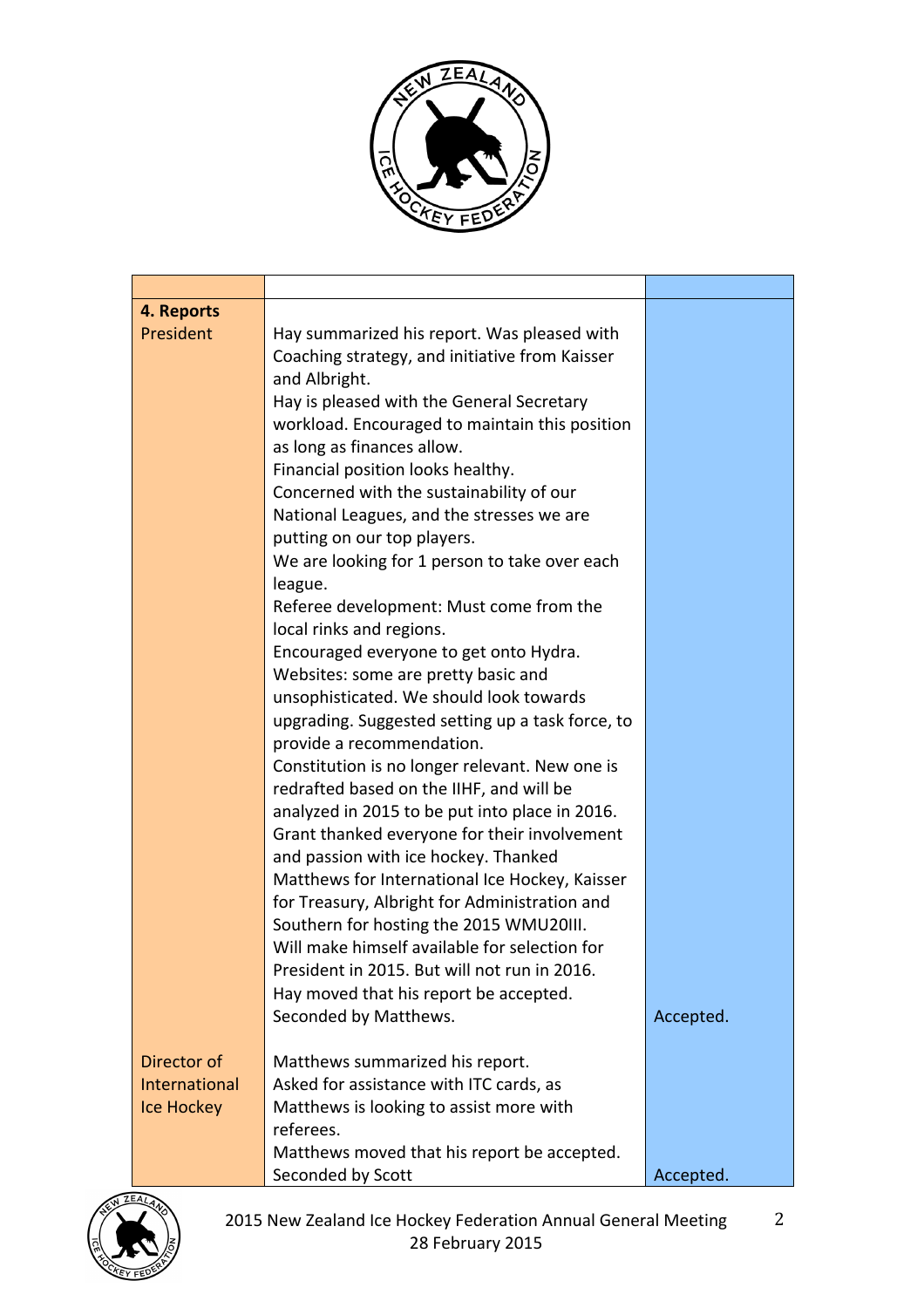

| <b>Director</b><br><b>National Ice</b><br>Hockey | Scott summarized his report.<br>Minimum Participation Standards: 'future-<br>proofs' us if a new rink or new team develops.<br>Hay summarized the purpose of Minimum<br>Participation Standards.<br>Scott still to revise numbers.<br>Jeffreys voiced a concern regarding rink<br>standards- private owners might balk towards<br>ice hockey standards.<br>Kyle suggested we label the document<br>'aspirations' instead of Minimum Participation<br>Standards.<br>Scott is looking for feedback from regions.                                                                                                                                                           | <b>Goodall and</b><br>Jeffreys to follow<br>up with Alpine.<br><b>Regions to</b><br>provide feedback<br>with Scott. |
|--------------------------------------------------|--------------------------------------------------------------------------------------------------------------------------------------------------------------------------------------------------------------------------------------------------------------------------------------------------------------------------------------------------------------------------------------------------------------------------------------------------------------------------------------------------------------------------------------------------------------------------------------------------------------------------------------------------------------------------|---------------------------------------------------------------------------------------------------------------------|
|                                                  | Scott moved that his report be accepted.<br>Seconded by Soper.                                                                                                                                                                                                                                                                                                                                                                                                                                                                                                                                                                                                           | Accepted.                                                                                                           |
| <b>Treasury</b>                                  | Kaisser provided audited accounts<br>Made a small loss, but accounts still healthy.<br>Cashflow is a constant issue. \$76K is still<br>missing from National Teams.<br>Goodall asked at what point do we follow up<br>debts with consequences.<br>Kaisser informed that NZIHL prevents players<br>from playing without a payment plan.<br>NZIHF can prevent a player from playing in an<br>NZIHF sanctioned league, not club.<br>Hay suggested that the player must be in good<br>standing, or set up a payment plan in order to<br>play in NZIHF leagues 2015.<br>Kaisser will identify players.<br>Kaisser moved that his report be accepted.<br>Seconded by Matthews. | Agreed.<br>Accepted.                                                                                                |
|                                                  | Charities Commission and Incorporated<br>Societies                                                                                                                                                                                                                                                                                                                                                                                                                                                                                                                                                                                                                       | Kaisser to<br>consult with<br>Charlie Reid on                                                                       |

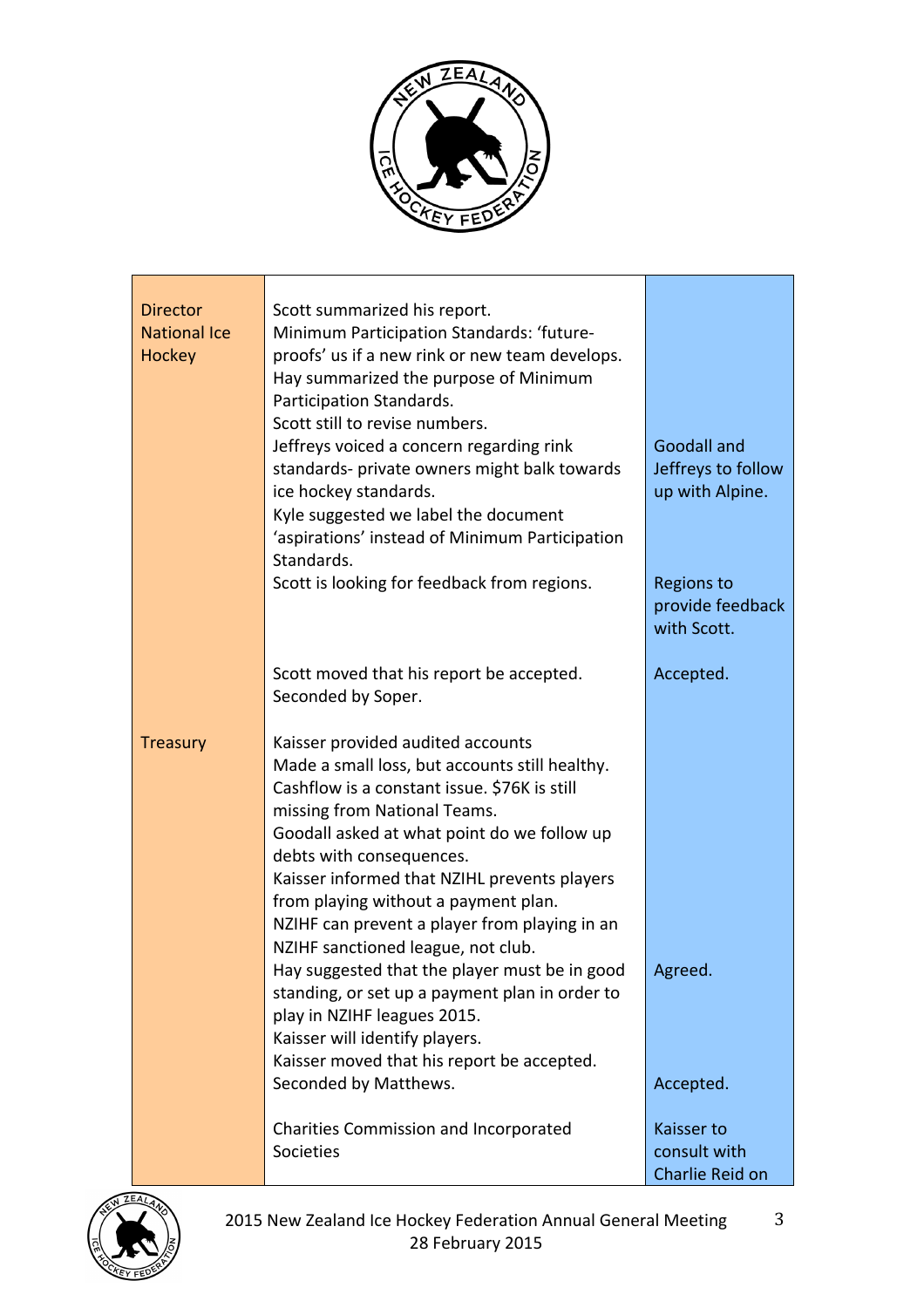

|                             |                                                                                                                                                                                                                                                                                                                                                                                                                                                                                                                 | requirements.                                                                                                          |
|-----------------------------|-----------------------------------------------------------------------------------------------------------------------------------------------------------------------------------------------------------------------------------------------------------------------------------------------------------------------------------------------------------------------------------------------------------------------------------------------------------------------------------------------------------------|------------------------------------------------------------------------------------------------------------------------|
| Referee in<br><b>Chief</b>  | Albright summarized Haxell's report.<br>Albright to present funding proposal at next MC<br>meeting.<br>Albright moved that his report be accepted.<br>Seconded by Scott.                                                                                                                                                                                                                                                                                                                                        | Accepted.                                                                                                              |
| General<br>Secretary        | Albright summarized his report.<br>Albright moved that his report be accepted.<br>Seconded by Goodall.                                                                                                                                                                                                                                                                                                                                                                                                          | Accepted.                                                                                                              |
| <b>NZIHL</b>                | Birgel summarized his report. Birgel reviewed<br>the 2014 results.<br>Birgel thanked the volunteers and<br>administrators.<br>Amateur status is still unresolved.<br>Birgel thanked Paul De Vere for finances and<br>accounting.<br>More photos need to be added onto the Flickr<br>webpage.<br>Birgel moved that his report be accepted.                                                                                                                                                                       |                                                                                                                        |
| <b>NZ Junior</b><br>Leagues | Seconded by Scott.<br>Kaisser summarized the 2014 season. Changed<br>formats were received well.<br>U20: some issues with back-up goaltender in<br>Canterbury, and Canterbury-Southern player<br>transfer.<br>Kaisser reinforced that if the costs are too high<br>for players playing in multiple leagues, it is up<br>to the player / region to choose one and<br>determine which league is most appropriate.<br>Hay opened a discussion on whether we are<br>overcommitting our players in multiple leagues. | Accepted.<br>There was<br>agreement that<br>we stay with the<br>new system of<br><b>NZIHF Leagues,</b><br>and not turn |



4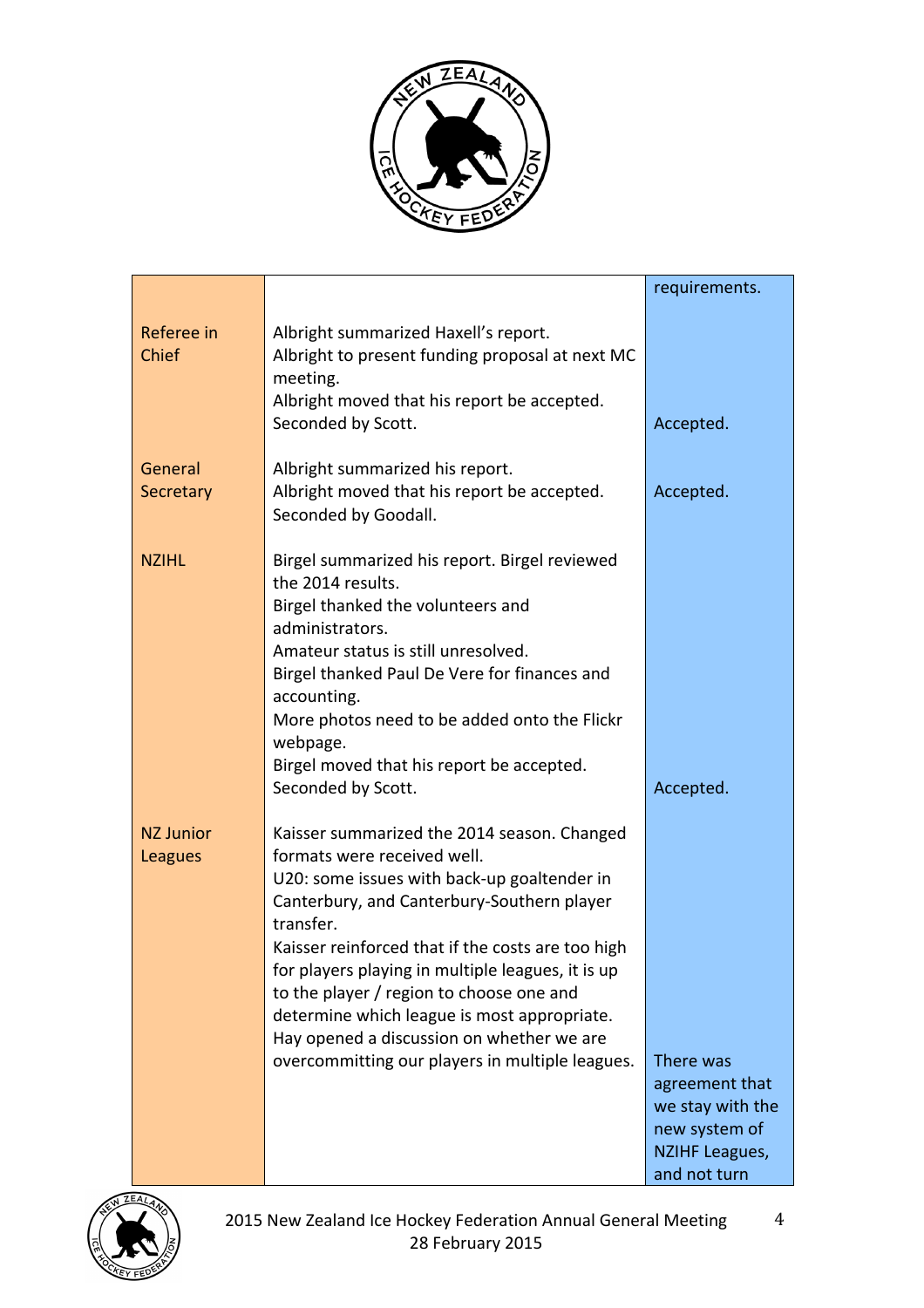

|                                         |                                                                                                                                                                                                                                                                                                                                                                                                                                                                                                                                                                                                                                     | back to the<br>'Nationals'<br>weekend<br>system. |
|-----------------------------------------|-------------------------------------------------------------------------------------------------------------------------------------------------------------------------------------------------------------------------------------------------------------------------------------------------------------------------------------------------------------------------------------------------------------------------------------------------------------------------------------------------------------------------------------------------------------------------------------------------------------------------------------|--------------------------------------------------|
| Women's<br>Hockey                       | Smith reported on behalf of Goulding.<br>Ice Fernz- suffering from selection withdrawals<br>due to financial, physical and administrative<br>fatigue.<br>Goulding is proposing an Ice Fernz Tier Fund,<br>with NZIHF assistance.<br>Leaside Programme: Has been extraordinary<br>with the development of NZ Women's Ice<br>Hockey. 12 players have gone through.<br>Goulding recommended a workshop in<br>May/June to coordinate the Women's game<br>(Leaside, NZWIHL, NZU18W, Ice Fernz).<br>NZWIHL: Positive increase in games. Cost has to<br>be monitored.<br>Smith moved that his report be accepted.<br>Seconded by Matthews. | Approved.                                        |
| <b>National</b><br>Coaching             | Albright summarized the Coaching Strategy for<br>2014.                                                                                                                                                                                                                                                                                                                                                                                                                                                                                                                                                                              |                                                  |
| Coordinator                             | Jeffreys asked about NZQA.                                                                                                                                                                                                                                                                                                                                                                                                                                                                                                                                                                                                          | Albright to<br>follow up with<br>NZQA.           |
|                                         | 2015 Coaching Course information will be sent<br>shortly.                                                                                                                                                                                                                                                                                                                                                                                                                                                                                                                                                                           |                                                  |
|                                         | Kaisser moved that his report be accepted.<br>Seconded by Biggs.                                                                                                                                                                                                                                                                                                                                                                                                                                                                                                                                                                    | Approved.                                        |
| <b>2014 IIHF</b><br>Development<br>Camp | Hay summarized Goulding's report.<br>Kaisser moved that his report be accepted.<br>Seconded by Scott.                                                                                                                                                                                                                                                                                                                                                                                                                                                                                                                               | Approved.                                        |
| Registrar                               | Auckland: 516 players<br>Canterbury: 315 players<br>Southern: 379 players<br>Does not include associate members.                                                                                                                                                                                                                                                                                                                                                                                                                                                                                                                    |                                                  |



5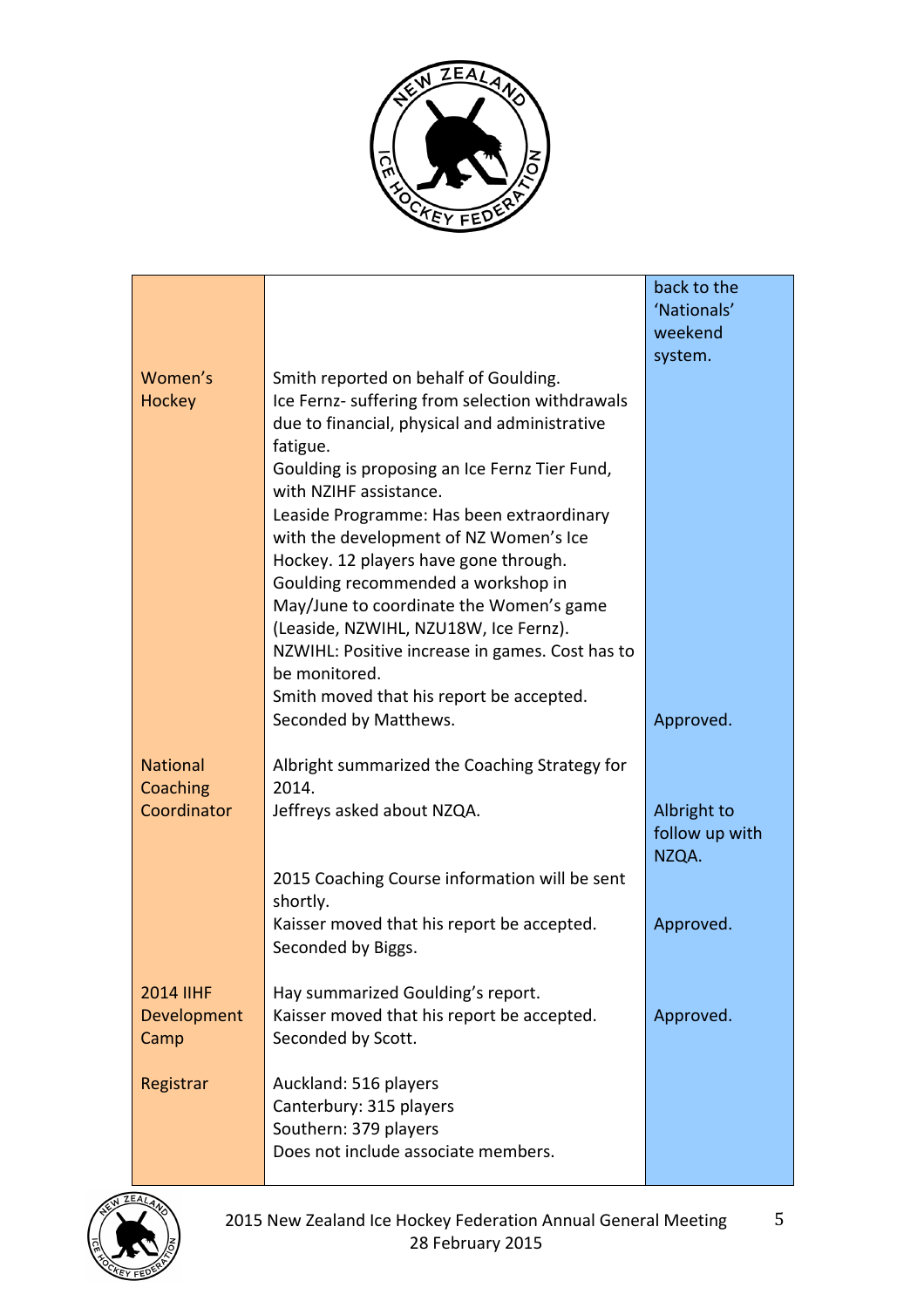

| <b>2014 IIHF</b>      | Hay summarized his report.                             |                      |
|-----------------------|--------------------------------------------------------|----------------------|
| <b>Congress</b>       | Next congress is in Prague, Czech Republic in          |                      |
|                       | May 2015.                                              |                      |
|                       | Hay moved that his report be accepted.                 | Approved.            |
|                       | Seconded by Kaisser.                                   |                      |
| 2014 Asian            | Scott summarized his meeting in Singapore.             |                      |
| <b>Strategic</b>      | NZL is unable to enter ASPG men's competition.         |                      |
| Planning              | NZL can enter women's division.                        |                      |
| Group                 | Scott indicated that it is a worthwhile                |                      |
|                       | partnership to continue with.                          |                      |
|                       | Scott moved that his report be accepted.               | Approved.            |
|                       | Seconded by Kaisser.                                   |                      |
| <b>IIHF Transfers</b> | Matthews summarized his report.                        |                      |
|                       | Increase in NZL developed players going                |                      |
|                       | overseas.                                              |                      |
|                       | Matthews has 10 ITC cards left. More to be<br>ordered. |                      |
|                       | Hay asked if anybody could assist Matthews.            | <b>Biggs to take</b> |
|                       | Biggs to take over.                                    | over portfolio       |
|                       | Matthews moved that his report be accepted.            | Approved.            |
|                       | Seconded by Kaisser.                                   |                      |
|                       |                                                        |                      |
| <b>Senior Players</b> | Hay summarized Reid's report.                          |                      |
| 2015 Summer           | NZIHF did not hold a Summer Development                |                      |
| Development           | Camp in January 2015.                                  |                      |
| Camp                  | Timing and finding a volunteer coach were the          |                      |
|                       | principle issues.                                      |                      |
|                       | Hay suggested we create a sustainable                  | Kaisser to create    |
|                       | template, and propose it to a region each year.        | template.            |
|                       | Regions would underwrite costs. Coaching               |                      |
|                       | under the umbrella of NCC.                             |                      |
|                       | Canterbury to run camp in January 2016,                |                      |
|                       | conditional on CIHA approval and availability of       |                      |
|                       | ice.                                                   |                      |
| <b>National</b>       | Hay summarized Graham Tappin's report.                 |                      |
| Teams: Ice            | Kaisser added that he was disappointed to have         |                      |
| <b>Blacks</b>         | to withdraw a player due to uncertainty of an          |                      |

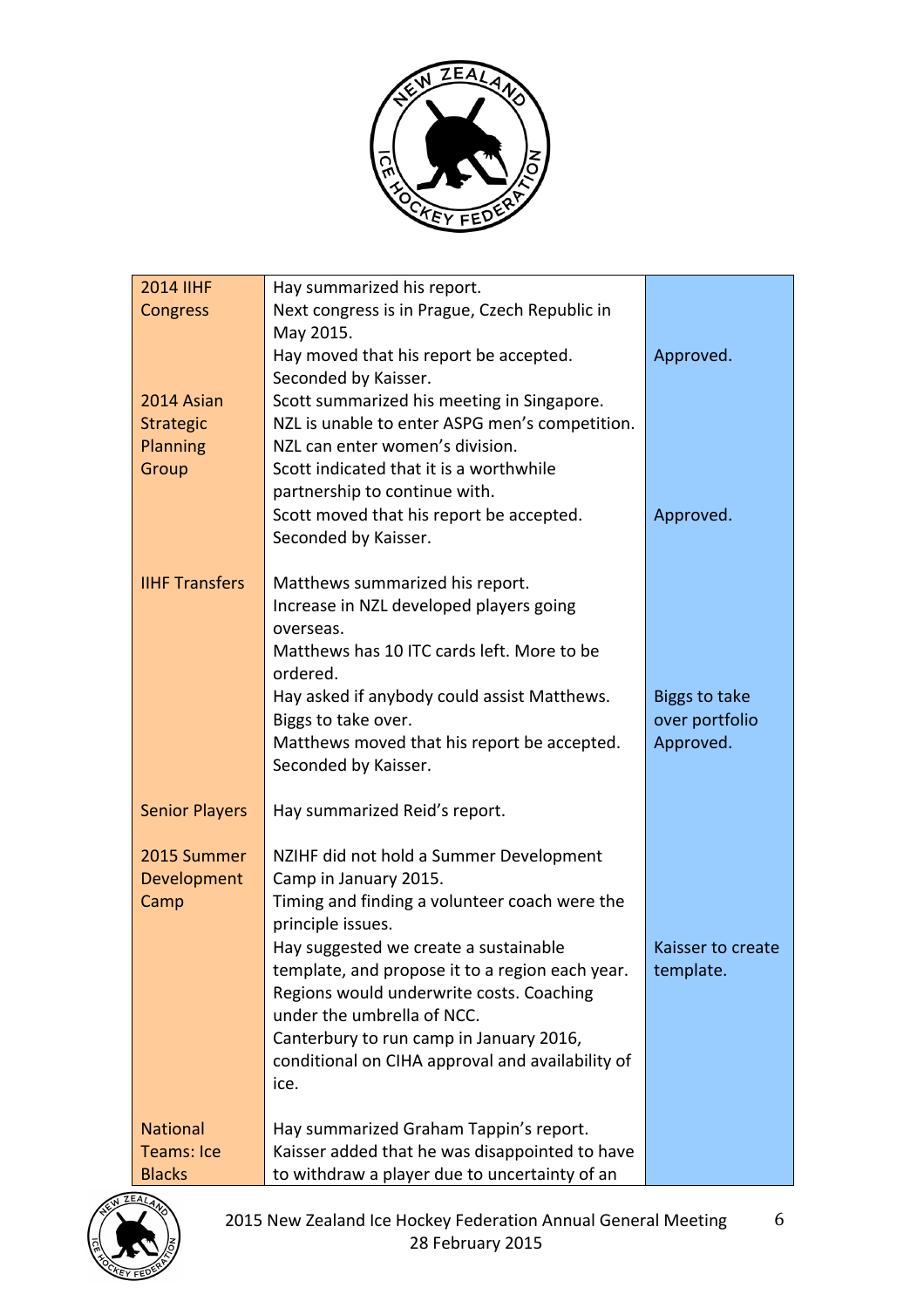

|                     | injury. Management was fantastic. Mark                                         |                          |
|---------------------|--------------------------------------------------------------------------------|--------------------------|
|                     | Shearer (Equipment Manager) was a great                                        |                          |
|                     | asset.                                                                         |                          |
|                     | Burns supported those comments. No issues                                      |                          |
|                     | during training camp and tournament.                                           |                          |
| <b>National</b>     | Hay summarized Karen Greenwood's report.                                       |                          |
| <b>Teams: Ice</b>   | Biggest challenge will be to stay in Division IIA                              |                          |
| Fernz               | in 2015.                                                                       |                          |
|                     | Management Committee to review                                                 |                          |
|                     | recommendations.                                                               |                          |
| <b>National</b>     | Scott summarized his report.                                                   |                          |
| Teams: U20          | Recommended to have a qualified medical                                        |                          |
|                     | official on future trips.                                                      |                          |
|                     | Mexico and Turkey are considered possibilities<br>for the 2016 WMU20III.       |                          |
|                     |                                                                                |                          |
| <b>National</b>     | Albright summarized Dave Fraser's report and                                   |                          |
| Teams: U18          | the overall trip.                                                              |                          |
|                     |                                                                                |                          |
| Development         | Thompson summarized his report. There were                                     |                          |
| Team: U18W          | three events: Queen's Birthday weekend in                                      |                          |
|                     | Auckland, Camp in Dunedin July 2014 and Tour<br>to Australia in December 2014. |                          |
|                     | Plans for 2015: Looking to bring them to NZ in                                 |                          |
|                     | 2016.                                                                          |                          |
|                     |                                                                                |                          |
| Development         | Albright summarized the NZU16 trip, from a                                     |                          |
| Team: U16           | Management perspective.                                                        |                          |
|                     | Matthews proposed that the NZU16's be a                                        | All in agreement.        |
|                     | Men's Team only, as females aim for NZU18W.                                    |                          |
| <b>Funding</b>      | Albright summarized the 2014 Funding                                           | Albright to              |
| <b>Applications</b> | Applications.                                                                  | provide 2015             |
|                     |                                                                                | <b>Funding</b>           |
|                     |                                                                                | <b>Applications List</b> |
|                     |                                                                                | to the                   |
|                     |                                                                                | Management               |
|                     |                                                                                | Committee.               |

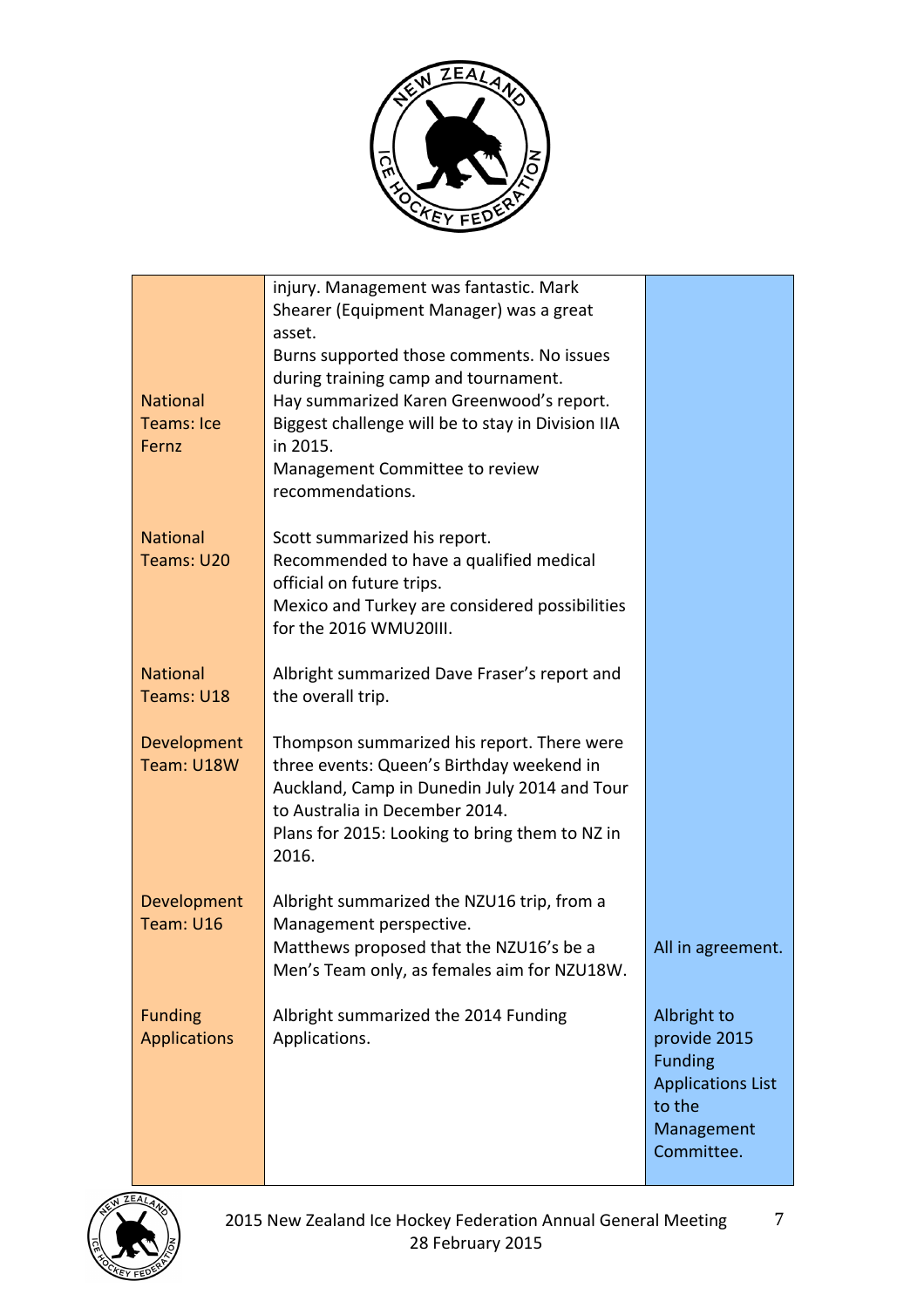

| <b>Archives</b>                                                             | Soper and Albright summarized the state of<br>NZIHF archives.                                                                                                                                                                    |                                                                                                         |
|-----------------------------------------------------------------------------|----------------------------------------------------------------------------------------------------------------------------------------------------------------------------------------------------------------------------------|---------------------------------------------------------------------------------------------------------|
| 5. Election of<br><b>Officers</b>                                           |                                                                                                                                                                                                                                  |                                                                                                         |
| President                                                                   | Scott nominated Hay. Seconded by Goodall.<br>All in approval.                                                                                                                                                                    | Hay elected as<br><b>President for</b><br>2015                                                          |
| <b>Vice President:</b><br>Director of<br>International<br><b>Ice Hockey</b> | Scott nominated Matthews. Seconded by Biggs.<br>All in approval.                                                                                                                                                                 | <b>Matthews</b><br>elected as Vice<br>President:<br>Director of<br>International Ice<br>Hockey for 2015 |
| <b>Vice President:</b><br>Director of<br><b>National Ice</b><br>Hockey      | Mathews nominated Scott. Seconded by Soper.<br>All in approval.                                                                                                                                                                  | Scott elected as<br><b>Vice President:</b><br>Director of<br><b>National Ice</b><br>Hockey for 2015     |
| <b>Treasurer</b>                                                            | Mathews nominated Kaisser. Seconded by<br>Scott. All in approval.                                                                                                                                                                | Kaisser elected<br>as Treasurer for<br>2015                                                             |
| General<br>Secretary                                                        | Albright appointed.                                                                                                                                                                                                              | Albright<br>appointed as<br>General<br>Secretary for<br>2015                                            |
| 6. Election of<br><b>NZIHF</b><br><b>Management</b><br><b>Committee</b>     | President: Grant Hay<br>VP International Ice Hockey: Kyle Matthews<br>VP National Ice Hockey: Paul Scott<br>Treasurer: Andreas Kaisser<br>General Secretary: Jonathan Albright<br>AIHA Delegate: Dan Biggs<br>AIHA Delegate: TBA | Albright to look<br>into alternatives<br>for Management<br>Committee<br>conference calls.               |

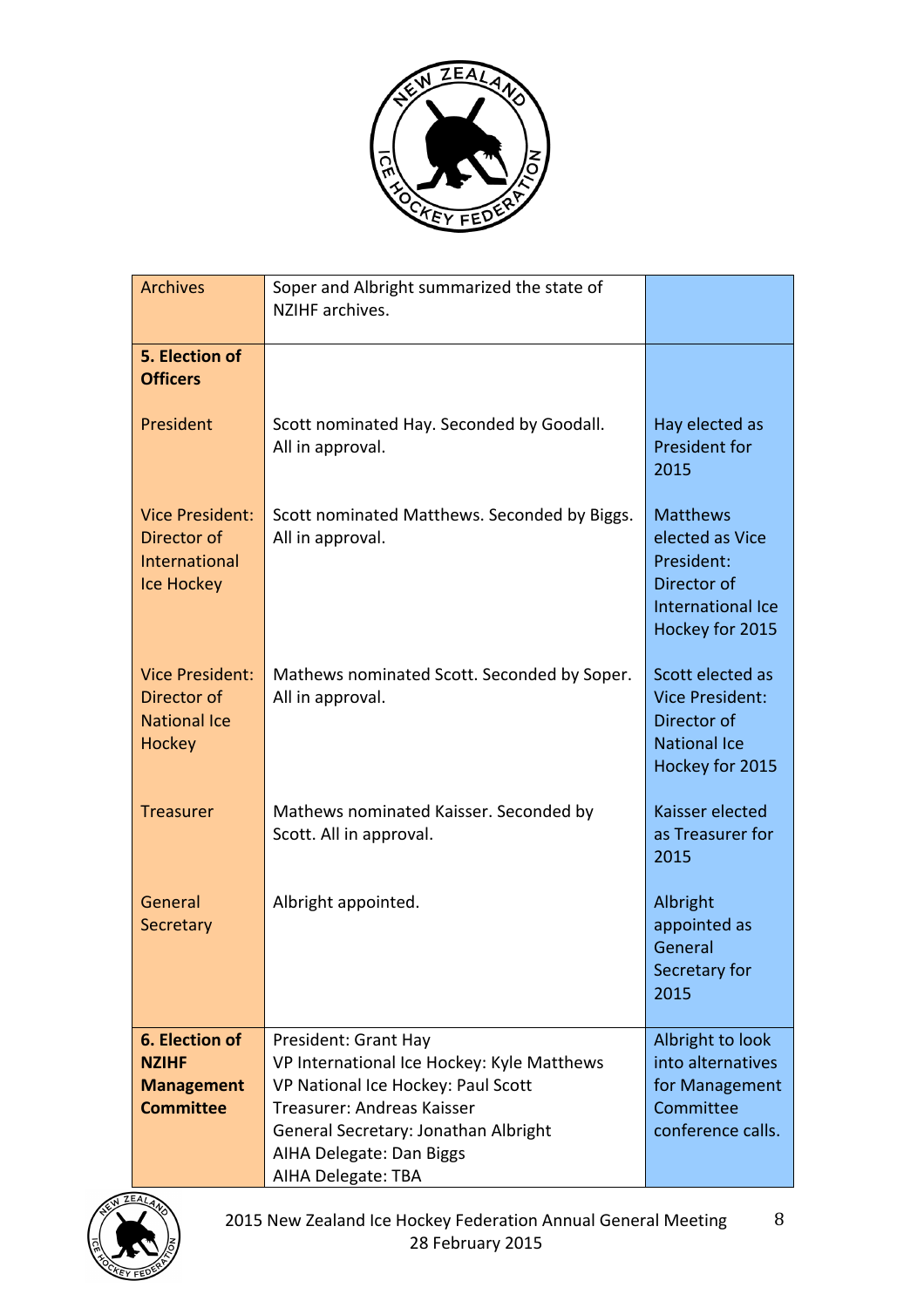

|                                                  | <b>CIHA Delegate: Heather Goodall</b><br>SIHL Delegate: Stephen Reid<br>NZIHL: Günther Birgel<br>Women's Hockey: Jan Goulding |  |
|--------------------------------------------------|-------------------------------------------------------------------------------------------------------------------------------|--|
| 7.<br><b>Appointments</b><br>Referee in<br>Chief | Peter Haxell                                                                                                                  |  |
| Auditor                                          | Rotto & Associates Ltd.                                                                                                       |  |
| <b>Discipline</b>                                | Jonathan Albright                                                                                                             |  |
| <b>Senior Players</b>                            | Stephen Reid                                                                                                                  |  |
| <b>Archives</b>                                  | Jonathan Albright & Daryl Soper                                                                                               |  |
| Registrar                                        | Andreas Kaisser                                                                                                               |  |
| <b>Statistics</b>                                | Jonathan Albright                                                                                                             |  |
| <b>Drug Testing</b>                              | Vacant                                                                                                                        |  |
| International<br><b>Transfers</b>                | Dan Biggs                                                                                                                     |  |
| <b>National</b><br>Championships                 | Not applicable                                                                                                                |  |
| NZIHL General   Günther Birgel<br>Manager        |                                                                                                                               |  |
| <b>NZWIHL</b><br>General<br>Manager              | To be announced                                                                                                               |  |
| Youth IHLNZ<br>General<br>Manager                | Andreas Kaisser                                                                                                               |  |

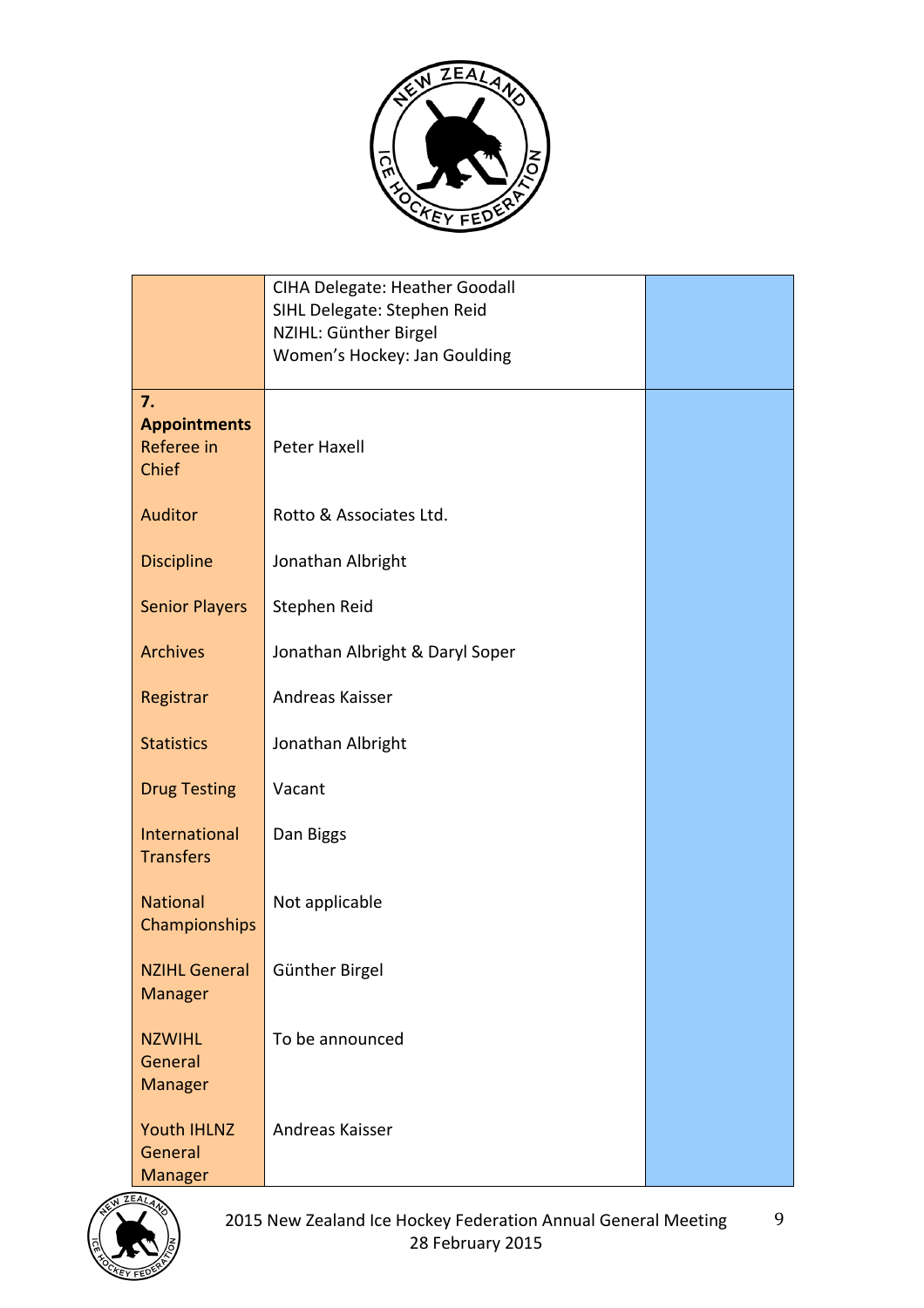

| <b>NZPIHL</b><br><b>Director</b> | To be announced                                                              |                                                                                                              |
|----------------------------------|------------------------------------------------------------------------------|--------------------------------------------------------------------------------------------------------------|
| <b>NZMIHL</b><br><b>Director</b> | To be announced                                                              |                                                                                                              |
| <b>NZJIHL</b><br><b>Director</b> | <b>Heather Goodall</b>                                                       |                                                                                                              |
| Sponsorship                      | Vacant                                                                       |                                                                                                              |
| <b>Marketing</b>                 | Vacant                                                                       |                                                                                                              |
| <b>Fundraising</b>               | Jonathan Albright                                                            |                                                                                                              |
| <b>Medical</b>                   | Vacant                                                                       | <b>Burns to</b><br>approach<br><b>Richard Macharg</b><br>to be NZIHF<br>Doctor.                              |
| 8. Remits                        | Southern: Asked for clarification regarding body<br>contact in U13 (Peewee). | U13 is to be<br>refereed in the<br>same way as SNC<br>and Women's.<br><b>Events Manual</b><br>to be updated. |
| 9.2015<br><b>Budget</b>          | Kaisser reported a shortfall of \$54K on the<br>proposed budget.             | Albright to<br>distribute 2015<br><b>Budget to</b><br>Management<br>Committee.                               |
| 10.2015<br><b>Events</b>         |                                                                              |                                                                                                              |
| 2015<br><b>WMU20III</b>          | 19 - 25 January 2015, Dunedin<br>Matthews reported an approximate \$40K net  |                                                                                                              |

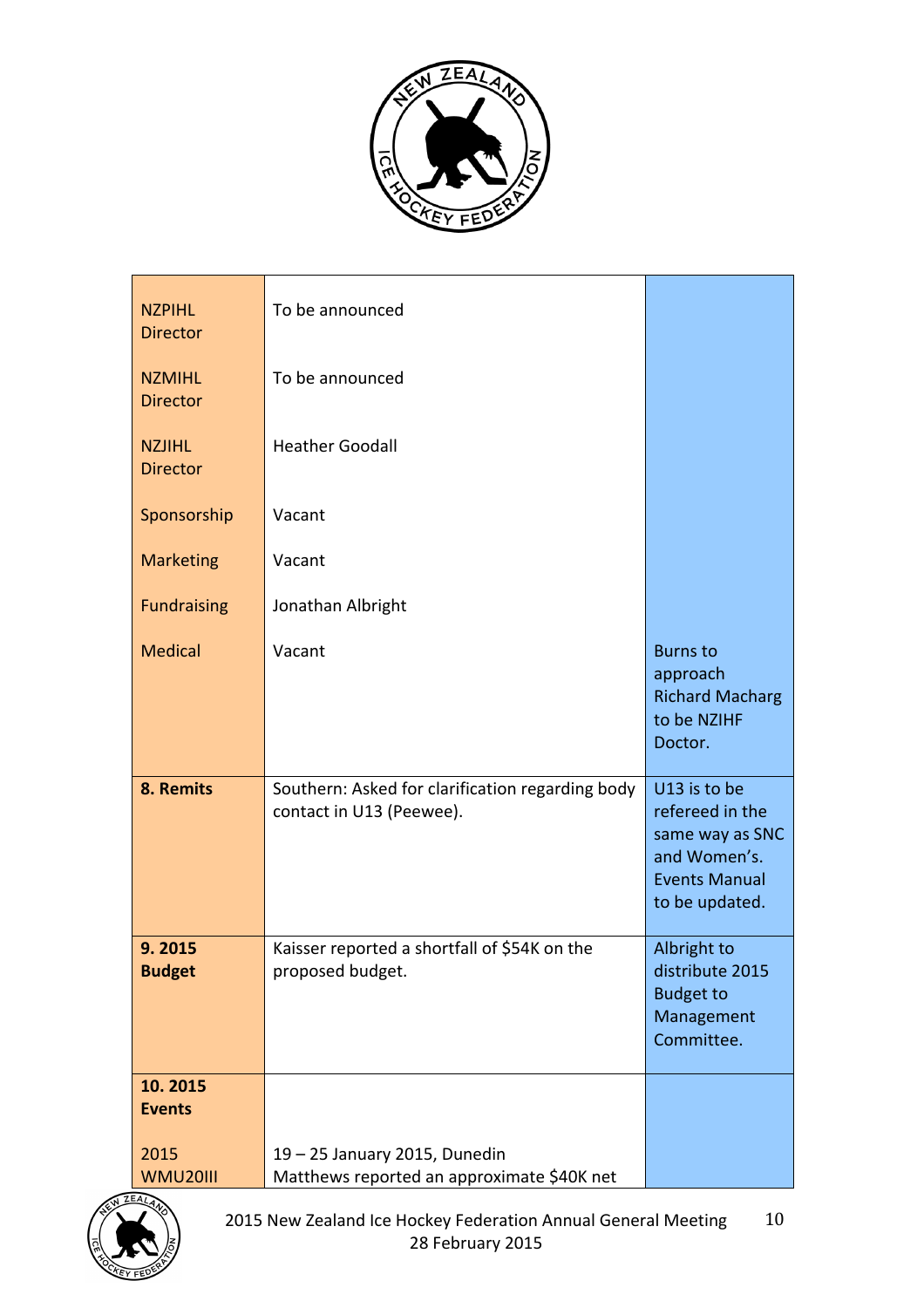

|                                                                                | profit. Includes GST.                                                                                                     |  |
|--------------------------------------------------------------------------------|---------------------------------------------------------------------------------------------------------------------------|--|
| 2015<br>WMU18IIIB                                                              | 17 - 19 March 2015, Auckland (Botany Downs)<br>Hay updated the planning stages of the<br>tournament. Hoping for a profit. |  |
| <b>NZIHL</b>                                                                   | 2015 Schedule is set.                                                                                                     |  |
| <b>NZWIHL</b>                                                                  | 2015-16 Schedule to be determined later.                                                                                  |  |
| <b>NZPIHL</b>                                                                  | 2015 Schedule is almost ready. To be confirmed<br>soon.                                                                   |  |
| <b>NZMIHL</b>                                                                  | 2015 Schedule is almost ready. To be confirmed<br>soon.                                                                   |  |
| <b>NZJIHL</b>                                                                  | 2015 Schedule is almost ready. To be confirmed<br>soon.                                                                   |  |
| <b>2015 IIHF</b><br>Hockey<br>Development<br>Camp                              | July 2015.                                                                                                                |  |
| <b>2015 IIHF</b><br>Congress                                                   | Hay to confirm.                                                                                                           |  |
| <b>2015 IIHF</b><br>Semi-Annual<br>Congress                                    | Hay to confirm.                                                                                                           |  |
| <b>2015 IIHF</b><br><b>Asian Strategic</b><br>Planning<br><b>Group Meeting</b> | Scott to confirm.                                                                                                         |  |
| <b>NZIHF</b><br>Coaching<br>Events                                             | To be determined.                                                                                                         |  |

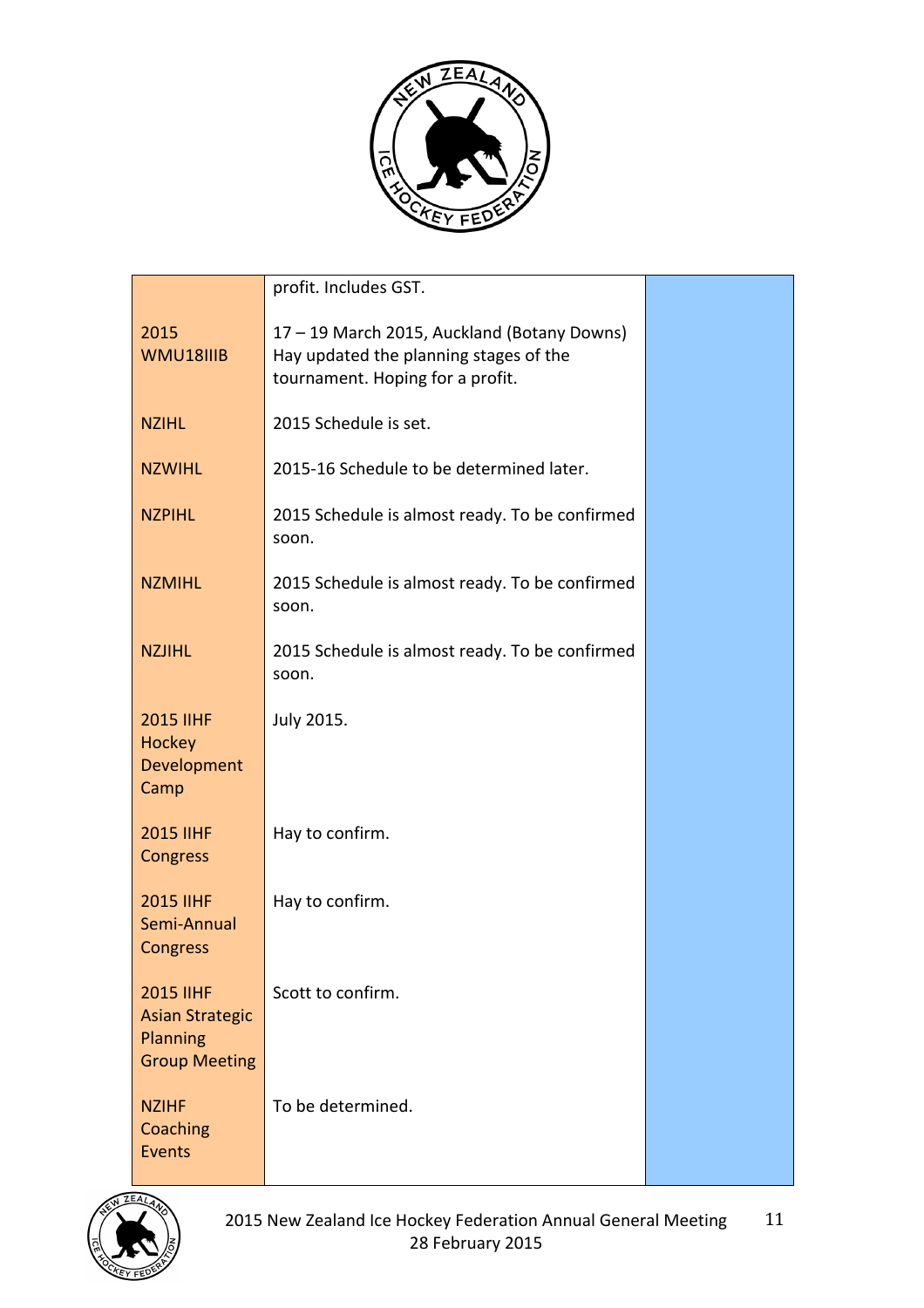

| <b>NZIHF Summer</b><br>Development            | January 2016.                                                                                                                                                                                                                                                                                              |                                                          |
|-----------------------------------------------|------------------------------------------------------------------------------------------------------------------------------------------------------------------------------------------------------------------------------------------------------------------------------------------------------------|----------------------------------------------------------|
| Camp                                          |                                                                                                                                                                                                                                                                                                            |                                                          |
| <b>National Team</b><br>Selection<br>Camp     | Schedule and venue to be determined.                                                                                                                                                                                                                                                                       |                                                          |
| <b>Erewhon Cup</b>                            | Naesby. 25-26 July                                                                                                                                                                                                                                                                                         |                                                          |
| <b>NT Coaches</b><br><b>Meeting</b>           | To be determined.                                                                                                                                                                                                                                                                                          |                                                          |
| <b>NT Managers</b><br><b>Meeting</b>          | July 2015 in Christchurch.                                                                                                                                                                                                                                                                                 |                                                          |
| 11.2016<br><b>Registration</b><br><b>Fees</b> | Fees for 2016:<br>Associates: \$5.50<br>Learn To Play: \$5.50<br>19 and Under: \$27.50<br>20 and Over: \$38.50                                                                                                                                                                                             | Accepted for<br>2016.                                    |
|                                               | Kaisser requested that LTP be charged \$5.50<br>starting in 2016.<br>Hay moved. Seconded by Kaisser. All in Favour.<br>Carried.                                                                                                                                                                            | <b>Regions to</b><br>provide feedback<br>from the rinks. |
| 12. Life<br><b>Memberships</b>                | No Life Membership nominations received.                                                                                                                                                                                                                                                                   |                                                          |
| 13.<br><b>Constitution</b><br><b>Review</b>   | Hay summarized the main concepts, and the<br>make-up of the board.<br>Purpose is to give each region some<br>representation on the board.<br>Suggestion is that each region gets 1 member<br>on the board (3). Can expand with additional<br>regions.<br>As well, 3 other positions up for election. Based |                                                          |